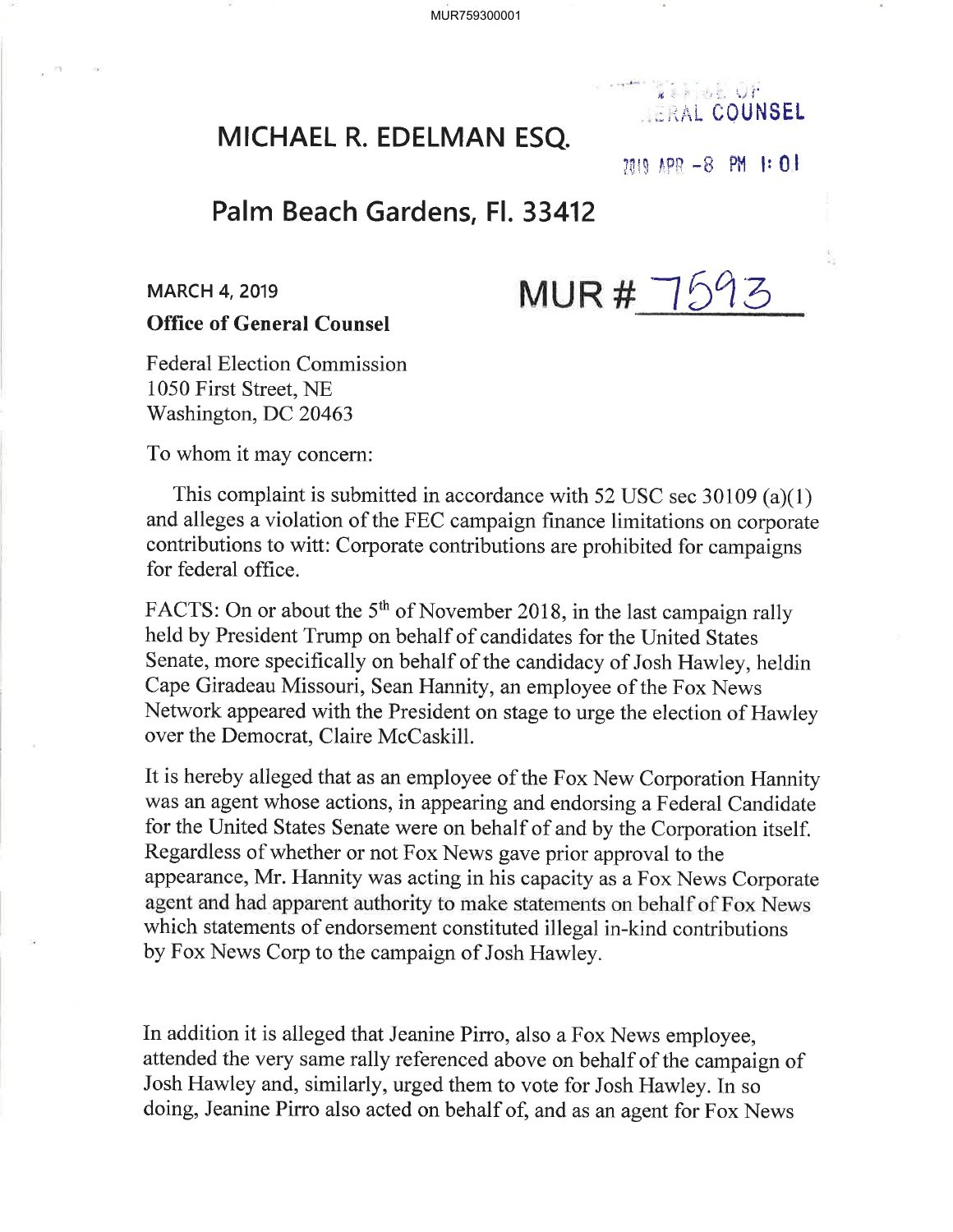Corporation and in so doing her appearance was the equivalent of an illegal in-kind corporate contribution.

Fox News corporation had the obligation under any interpretation of the FEC campaign contribution limitations, to prohibit it's employees, as a part of their contractual obligation, from contributing to Federal campaigns by delivering to any candidate The Fox News imprimatur which places the Fox News Corporate brand squarely behind the Trump Presidential endorsement of Josh Hawleys candidacy and by so doing bound Fox News Corporation to the illegal in-kind corporate contribution to the Hawley campaign.

The combined appearances of Hannity and Pirro together further makes clear that Fox News Corporation was participating in a campaign rally designed to support the candidacy of Josh Hawley and as such constituted an illegal in-kind corporate contribution.

It is respectfully requested that the FEC deem the campaign appearances by both Sean Hannity and Jeanine Pirro acting as agents having apparent authority to bind Fox News Corporation for their appearances both of which constituted illegal in kind corporate contributions by Fox News and that the FEC find such activity violated the law regarding campaign contribution limitations.

This is not a question of either Mr. Hannity or Mrs. Pirro giving verbal support to a candidacy while on the air. Rather this is an example of Corporate employees traveling to a political rally not necessarily part of a daily or weekly opinion show and advocating the election of a candidate for the US Senate. Nor is the a question of the exercise of free speech by either of the above mentioned parties. It is the conveyance of the Fox News Corp brand by their joint appearance that violates the prohibition on in-kind corporate contributions.

Respectfully submitted, Michael R Edelman Esq.

Palm Beach Gardens, Fl, 33412

Subscribed and sworn to before me/on this day of 3019